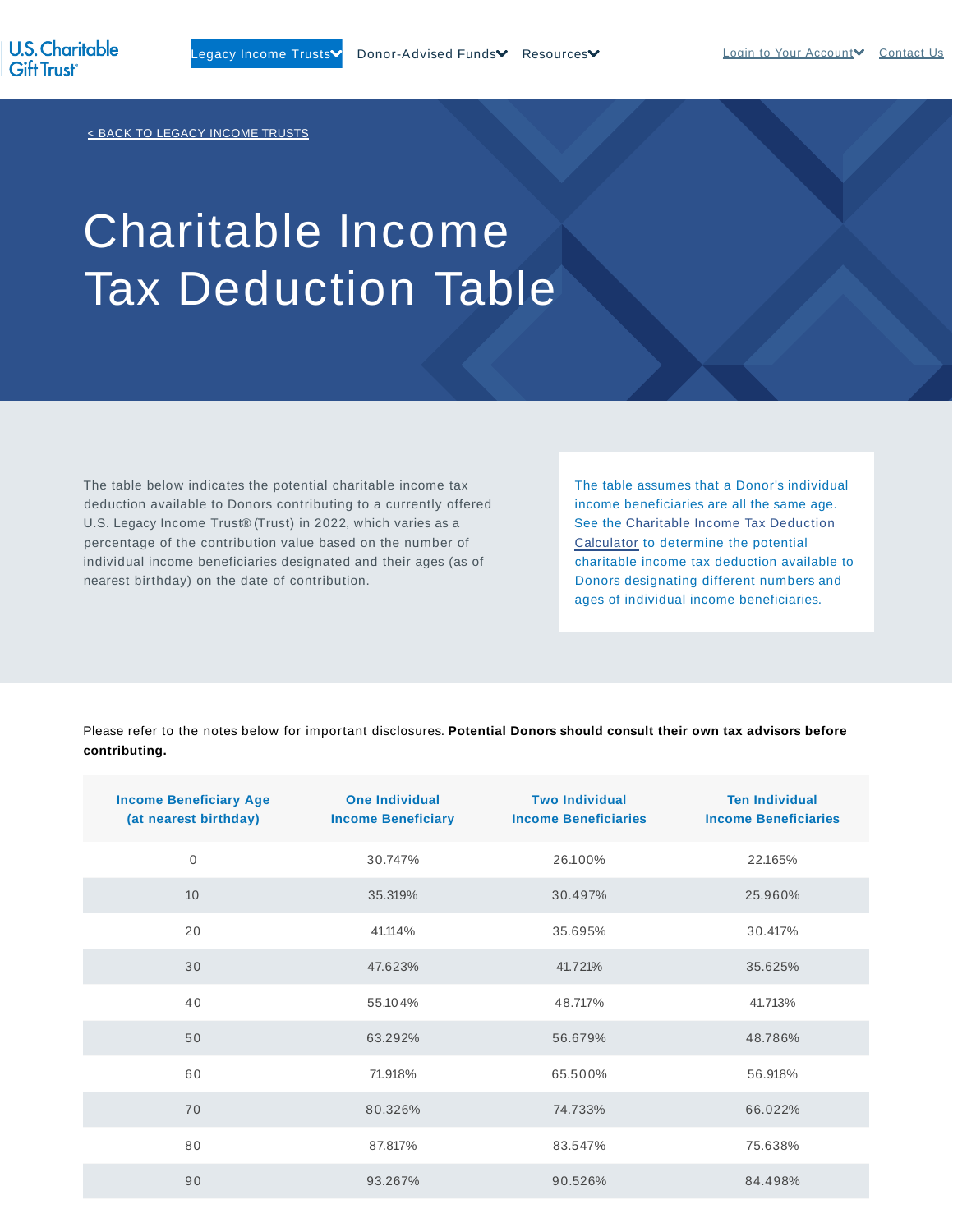#### **Important Information**

The percentages of contribution value indicated above apply to U.S. individual taxpayers contributing property to a Trust in 2022, and reflect applicable federal guidelines for determining the deductibility of contributions to a pooled income fund prior to completion of the fund's third tax year. Ages of individual income beneficiaries are based on their nearest birthday as of the date of contribution. Deduction percentages shown above for multiple individual income beneficiaries assume they are the same age. Where not the same age, the allowable deduction is based primarily on the age of the youngest beneficiary and increases (toward the single beneficiary deduction percentage) as the age differential widens and the number of individual income beneficiaries is reduced. The itemized federal income tax deduction available to individual taxpayers in the tax year of contribution for qualified charitable gifts to public charities is generally limited to not more than 60% of the taxpayer's "cont ribution base" (essentially, federal adjusted gross income, hereafter referred to as AGI) for cash contributions, 50% of the donor's AGI for gifts of appreciated property for which the Donor elects to base the charitable deduction on the fair market value of the property less the amount of the property' s appreciation from cost or other tax basis, and 30% of the Donor's AGI for other gifts of appreciated property, with the balance carried forward for up to five years after the year the contribution is made. In addition to the federal income tax deduction for qualified gifts to charity, a number of states and local jurisdictions that tax individual income also permit resident individual taxpayers to deduct or receive a tax credit for qualified gifts to charity, subject to certain limitations. See "Tax Con siderations - Charitable Income Tax Deductions" in the T rusts' current Information Statements (Information Statements) for additional information.

For each contribution to a Trust, the Trust's Administrator will provide the Donor with a written acknowledgement of the contribution that will include a provisional calculation of the charitable remainder portion of the Donor' s contribution for purposes of determining the Donor' s federal income tax deduction. **Each Donor is responsible for reviewing and confirming the calculation with his or her own tax advisors.**

This table is provided for illustrative purposes only and is not intended to provide, and should not be construed as providing, legal or tax advice. **Each prospective Donor to a Trust should consult his or her own tax advisors with respect to the federal, state, local, and non-U.S. tax implications of a contribution to a Trust.**

#### Accessibility Privacy and Security Contact **Contact Contact Contact Contact Contact Contact Contact Contact Contact**

To report a website vulnerability, please go to Responsible Disclosure.

Eaton Vance is part of Morgan Stanley Investment Management, the asset management division of Morgan Stanley.

**O** This image indicates content designed specifically for Financial Advisors / Investment Professionals. This material is not to be used with the public.

© Eaton Vance Distributors, Inc. All rights reserved. Two International Place, Boston, MA 02110.

U.S. Legacy Income Trusts® (Legacy Income Trusts) are pooled income funds established by U.S. Charitable Gift Trust® (Gift Trust), a tax-exempt public charity offering donor-advised funds. All activities of the Gift Trust and the Legacy Income Trusts and the participation of Donors and income beneficiaries in the Legacy Income Trusts are subject to the requirements of state and federal law, the terms and conditions of the applicable Declaration of Trust, the current information statement and /or gifting booklet and the completed forms submitted by each Donor. The Board of Directors of the Gift Trust (Board of Directors) reserves the right to modify the program of the Gift Trust and the Legacy Income Trusts at any time, subject to the provisions of the applicable Declaration of Trust and state and federal law. Any contribution to the Gift Trust or a Legacy Income Trust, once accepted by Eaton Vance Trust Company (Trustee), represents an irrevocable commitment. Contributions cannot be rescinded or changed, and are subject to the exclusive legal control of the Gift Trust, the Trustee and the Board of Directors. Donors to the Legacy Income Trusts should be motivated by charitable intent. As charitable giving vehicles, the Legacy Income Trusts should not be treated as, and are not designed to compete with, investments made for private gain. An intention to benefit the Gift Trust and one or more qualified charitable organizations eligible for support by the Gift Trust should be a significant part of the decision to contribute. The tax consequences of contributing to a Legacy Income Trust will vary based on individual circumstances. Prospective Donors should consult their own tax advisors. Distributions to Legacy Income Trust income beneficiaries are not guaranteed by any party, and are subject to investment risk. In considering potential changes in the distribution rates of the Legacy Income Trusts, the Trustee will assess their long-term earnings potential and seek to balance the interests of current and future income beneficiaries and the charitable remainder interests. Neither the Gift Trust nor the Legacy Income Trusts has been registered under federal securities laws, pursuant to available exemptions. Neither of the Gift Trust nor the Legacy Income Trusts is guaranteed or insured by the United States or any of its agencies or instrumentalities.